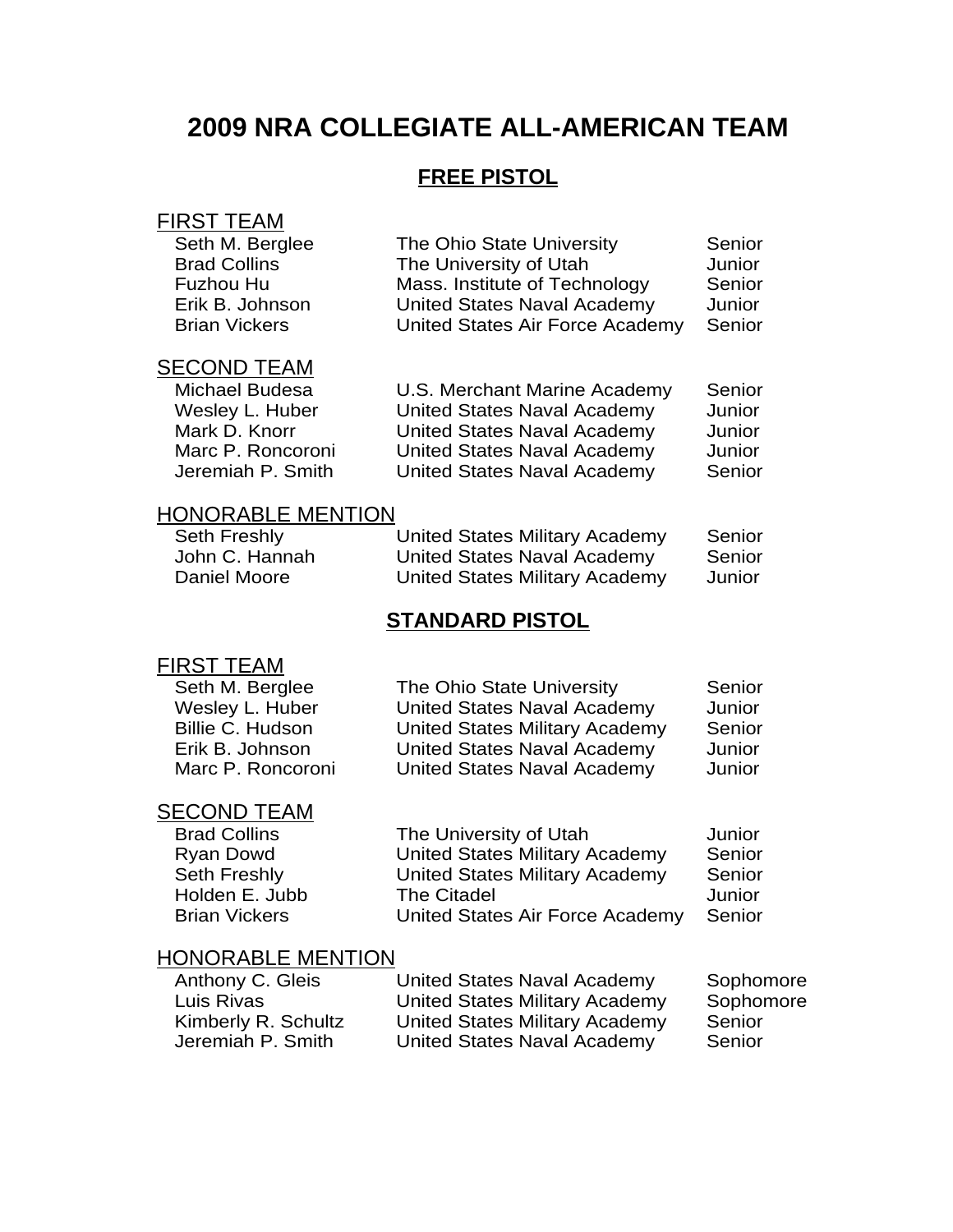#### **AIR PISTOL**

#### FIRST TEAM

| Ashley L. Asdal     |
|---------------------|
| Seth M. Berglee     |
| <b>Brad Collins</b> |
| Fuzhou Hu           |
| Kelsey Imig         |
| Wesley L. Huber     |
| Marc P. Roncoroni   |

United States Naval Academy Senior The Ohio State University Senior The University of Utah Junior Mass. Institute of Technology Senior The Ohio State University Freshman United States Naval Academy Junior United States Naval Academy Junior

#### SECOND TEAM

Michael Budesa U.S. Merchant Marine Academy Senior Ryan Dowd United States Military Academy Senior Erin Meadows The Ohio State University Junior Emily J. Meyer United States Naval Academy Freshman Daniel Moore United States Military Academy Junior Kimberly R. Schultz United States Military Academy Senior Jeremiah P. Smith United States Naval Academy Senior Brian Vickers United States Air Force Academy Senior

#### HONORABLE MENTION

Erik B. Johnson United States Naval Academy Junior Mark D. Knorr **United States Naval Academy** Junior Winston C. Knowlton The Citadel **Sophomore** Sophomore Nicole P. Lung **United States Naval Academy** Sophomore Garland E. Moore The Citadel Sophomore Sophomore Cheryl Roberts **North Georgia College** Sophomore

#### **SPORT PISTOL**

#### FIRST TEAM

| Kelsey Imig         | The Ohio State University             | Freshman |
|---------------------|---------------------------------------|----------|
| Kimberly R. Schultz | <b>United States Military Academy</b> | Senior   |

#### SECOND TEAM

Ashley L. Asdal **United States Naval Academy** Senior Michelle Ma **Mass.** Institute of Technology Junior Erin Meadows The Ohio State University Junior

| Lindsay Daniels  | The University of Utah         | Senior    |
|------------------|--------------------------------|-----------|
| Alyssa McDonald  | U.S. Coast Guard Academy       | Senior    |
| Carolina Spencer | United States Military Academy | Sophomore |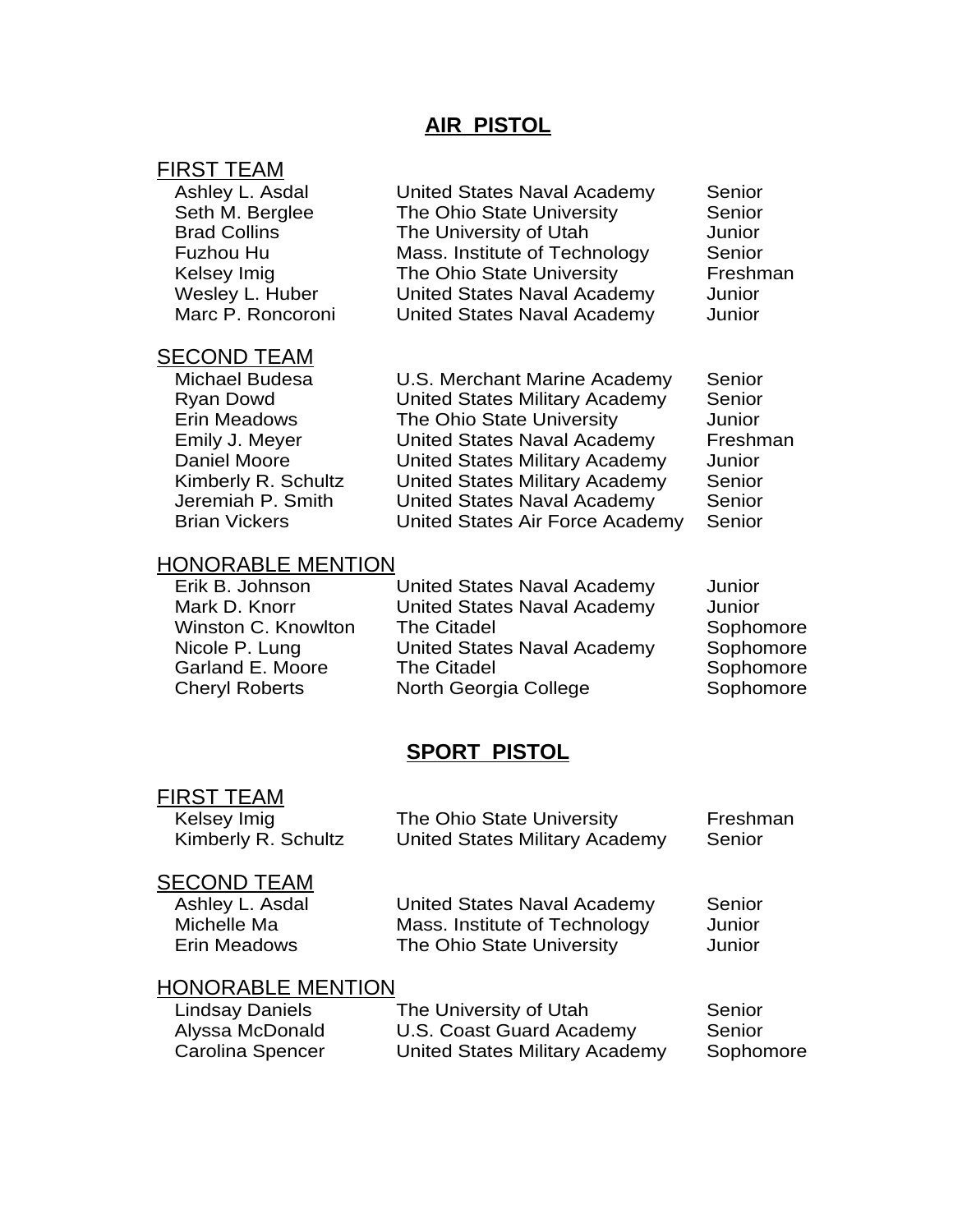## **2009 NRA COLLEGIATE SHOOTING COACHES RECOGNITION AWARDS**

#### **NRA DISTINGUISHED COLLEGE COACH**

**Capt. William Brubaker, USCG (Ret.)** - Pistol Coach - U.S. Coast Guard Academy **Curtis Burns** - Pistol Coach - Texas A&M University **Dr. Joel Sexton** - Pistol Coach - The Citadel

## **2009 NRA COLLEGIATE ALL-AMERICAN TEAM**

#### **Season Averages of Honorees**

| Free Pistol -            | <b>First Team</b>        | 527.65 | $\sim$         | 499.14    |
|--------------------------|--------------------------|--------|----------------|-----------|
|                          | Second Team              | 498.43 | $\sim$         | 488.40    |
|                          | <b>Honorable Mention</b> | 486.50 |                | $-485.43$ |
| <b>Standard Pistol -</b> | <b>First Team</b>        | 546.80 |                | $-529.14$ |
|                          | Second Team              | 527.86 |                | $-523.00$ |
|                          | <b>Honorable Mention</b> | 522.86 | $\blacksquare$ | 521.86    |
|                          |                          |        |                |           |
| Air Pistol -             | First Team (M)           | 567.12 |                | $-551.29$ |
|                          | First Team (W)           | 546.00 |                | 545.19    |
|                          | Second Team (M)          | 550.00 |                | $-545.27$ |
|                          | Second Team (W)          | 539.25 |                | $-532.00$ |
|                          | Honorable Mention (M)    | 545.20 |                | $-542.29$ |
|                          | Honorable Mention (W)    | 530.31 |                | $-529.59$ |
| Sport Pistol -           | <b>First Team</b>        | 551.78 | $\blacksquare$ | 551.00    |
|                          | Second Team              | 543.33 | $\blacksquare$ | 539.63    |
|                          | <b>Honorable Mention</b> | 527.00 | $\blacksquare$ | 526.00    |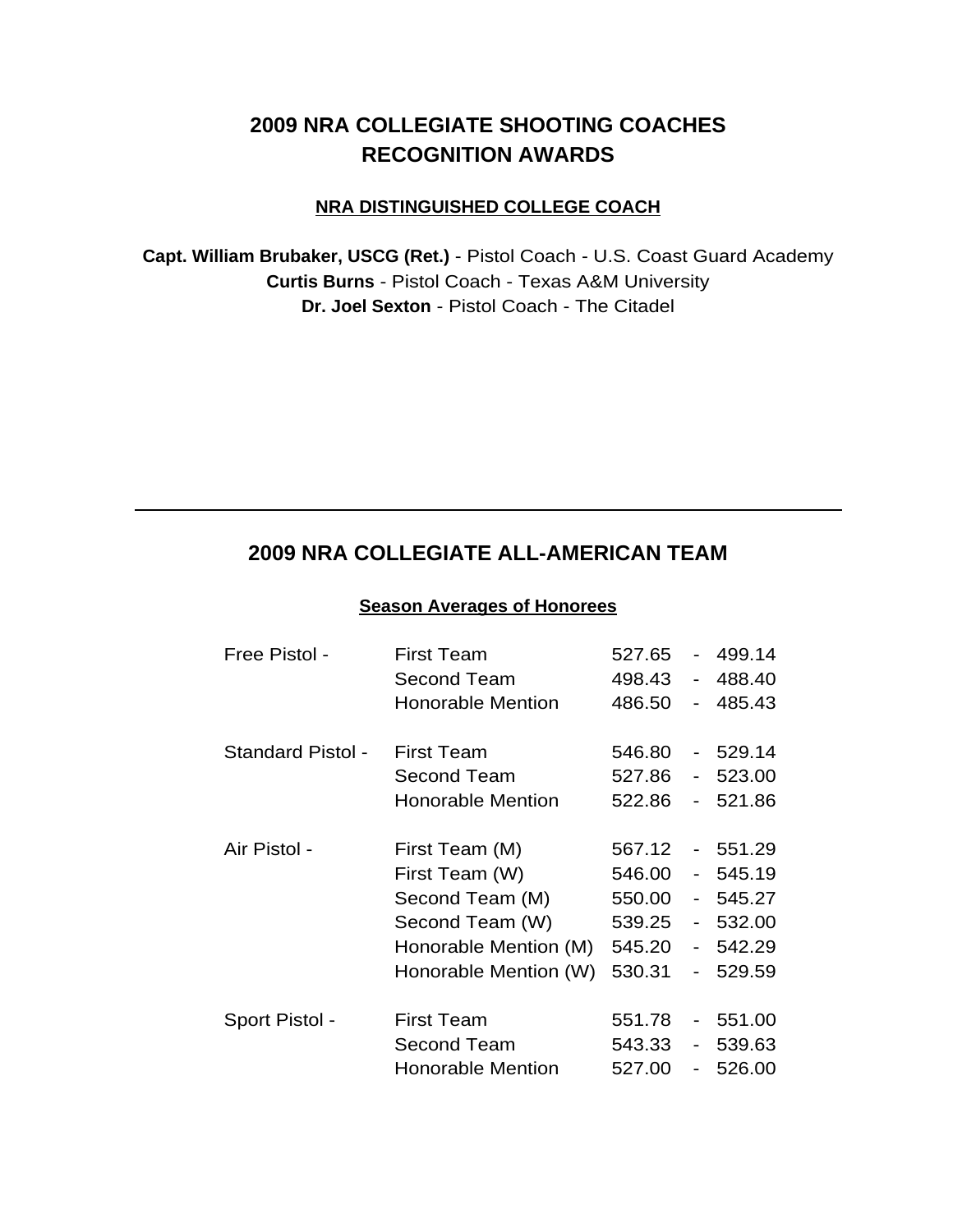## **2009 NRA COLLEGIATE ALL-AMERICAN TEAM**

## **SMALLBORE RIFLE**

#### FIRST TEAM

| <b>Brian Carstensen</b> | Jacksonville State University   | Freshman  |
|-------------------------|---------------------------------|-----------|
| Thomas E. Csenge        | University of Kentucky          | Junior    |
| Michael A. Dickinson    | Jacksonville State University   | Senior    |
| <b>Brandi Eskew</b>     | <b>West Virginia University</b> | Sophomore |
| Abigail Fong            | <b>Princeton University</b>     | Junior    |
| Sandra Fong             | <b>Princeton University</b>     | Freshman  |
| Andrew T. Roland        | University of Kentucky          | Senior    |
| Cody S. Rutter          | University of Alaska Fairbanks  | Sophomore |
| Patrik P. Sartz         | University of Alaska Fairbanks  | Senior    |
| <b>Kyle Smith</b>       | <b>West Virginia University</b> | Sophomore |
| — _ _ _ _ _ _ _ _ _ _ _ |                                 |           |

#### SECOND TEAM

Chris Burleson United States Naval Academy Sophomore Thomas Chandler United States Air Force Academy Sophomore Andy Hickey University of Nevada, Reno Senior Andrew Lamson **West Virginia University** Sophomore Erin M. Lorenzen Texas Christian University Junior Kasey L. Meyer **Murray State University Munich** Justin Pentz West Virginia University Freshman Simone C. Riford Texas Christian University Junior Thomas Santelli West Virginia University Sophomore Ethan Settlemires **University of Kentucky** Freshman

| William J. Galligan | University of Alaska Fairbanks   | Junior    |
|---------------------|----------------------------------|-----------|
| Phillip R. Huckaby  | Jacksonville State University    | Junior    |
| Ashley L. Jackson   | University of Kentucky           | Junior    |
| Layne K. Lewis      | University of Alaska Fairbanks   | Senior    |
| Ryann McGough       | University of Nebraska - Lincoln | Sophomore |
| Jennifer E. Pason   | University of Kentucky           | Junior    |
|                     |                                  |           |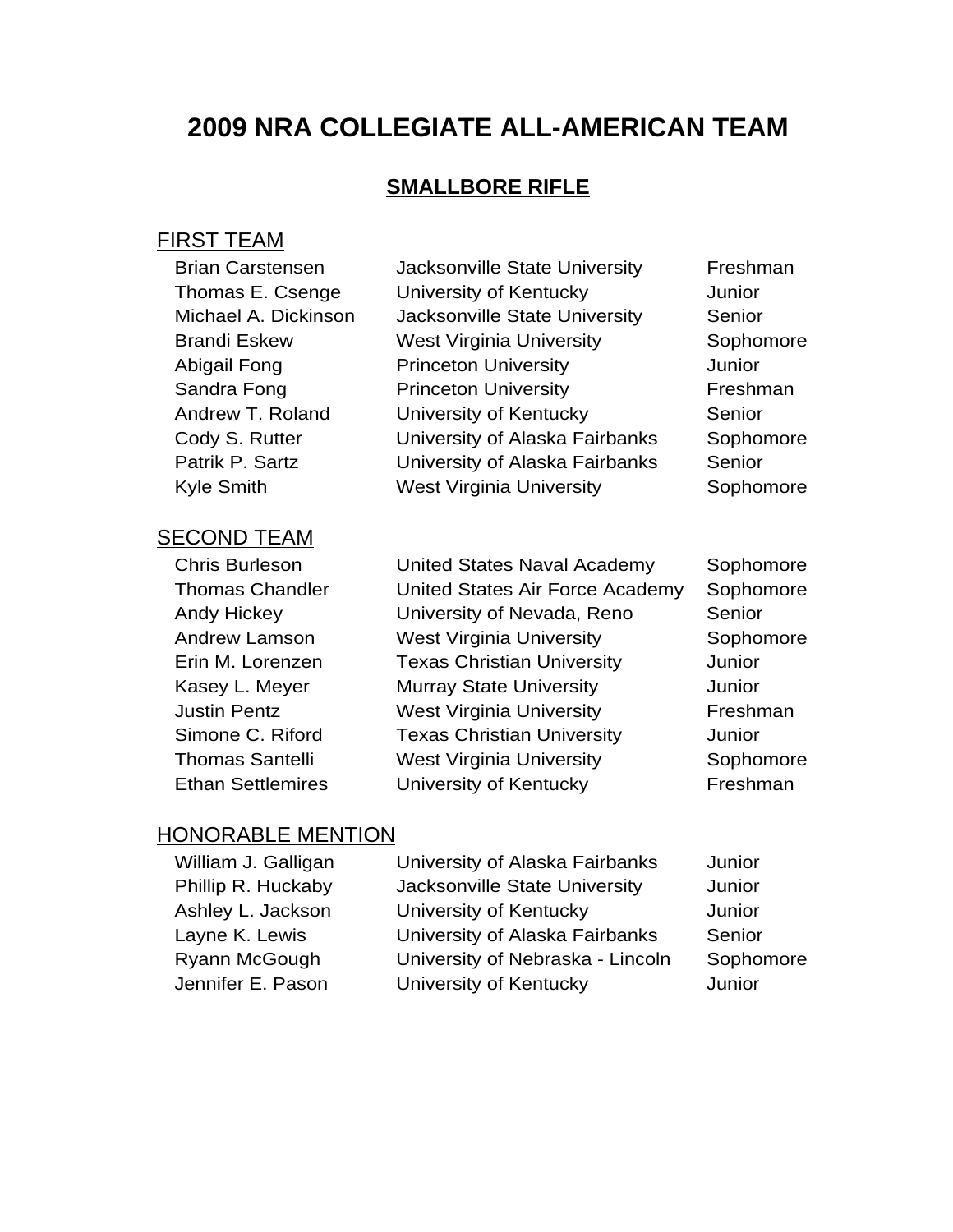## **2009 NRA COLLEGIATE ALL-AMERICAN TEAM**

## **AIR RIFLE**

## FIRST TEAM

| Thomas E. Csenge       | University of Kentucky                | Junior    |
|------------------------|---------------------------------------|-----------|
| Michael A. Dickinson   | Jacksonville State University         | Senior    |
| Wesley W. Hess         | <b>United States Military Academy</b> | Senior    |
| Ashley L. Jackson      | University of Kentucky                | Junior    |
| Amanda Jeffries        | University of Nebraska - Lincoln      | Junior    |
| Lisa Kunzelman         | United States Naval Academy           | Senior    |
| Andrew Lamson          | <b>West Virginia University</b>       | Sophomore |
| Erin M. Lorenzen       | <b>Texas Christian University</b>     | Junior    |
| Patrik P. Sartz        | University of Alaska Fairbanks        | Senior    |
| <b>Bryant Wallizer</b> | <b>West Virginia University</b>       | Junior    |
| <b>SECOND TEAM</b>     |                                       |           |
| Andrea Dardas          | Jacksonville State University         | Freshman  |
| Megan English          | University of Kentucky                | Freshman  |
| Andy Hickey            | University of Nevada, Reno            | Senior    |
| Michael Kulbacki       | <b>West Virginia University</b>       | Freshman  |
| Andrea Palafox         | The University of Texas at El Paso    | Freshman  |
| <b>Justin Pentz</b>    | <b>West Virginia University</b>       | Freshman  |
| Cody S. Rutter         | University of Alaska Fairbanks        | Sophomore |
|                        |                                       |           |

Thomas Santelli West Virginia University Sophomore Ethan Settlemires **University of Kentucky** Freshman Leah Taboada University of Nevada, Reno Junior

| <b>Brian Carstensen</b> | Jacksonville State University | Freshman |
|-------------------------|-------------------------------|----------|
| Alex Karacsonyi         | United States Naval Academy   | Senior   |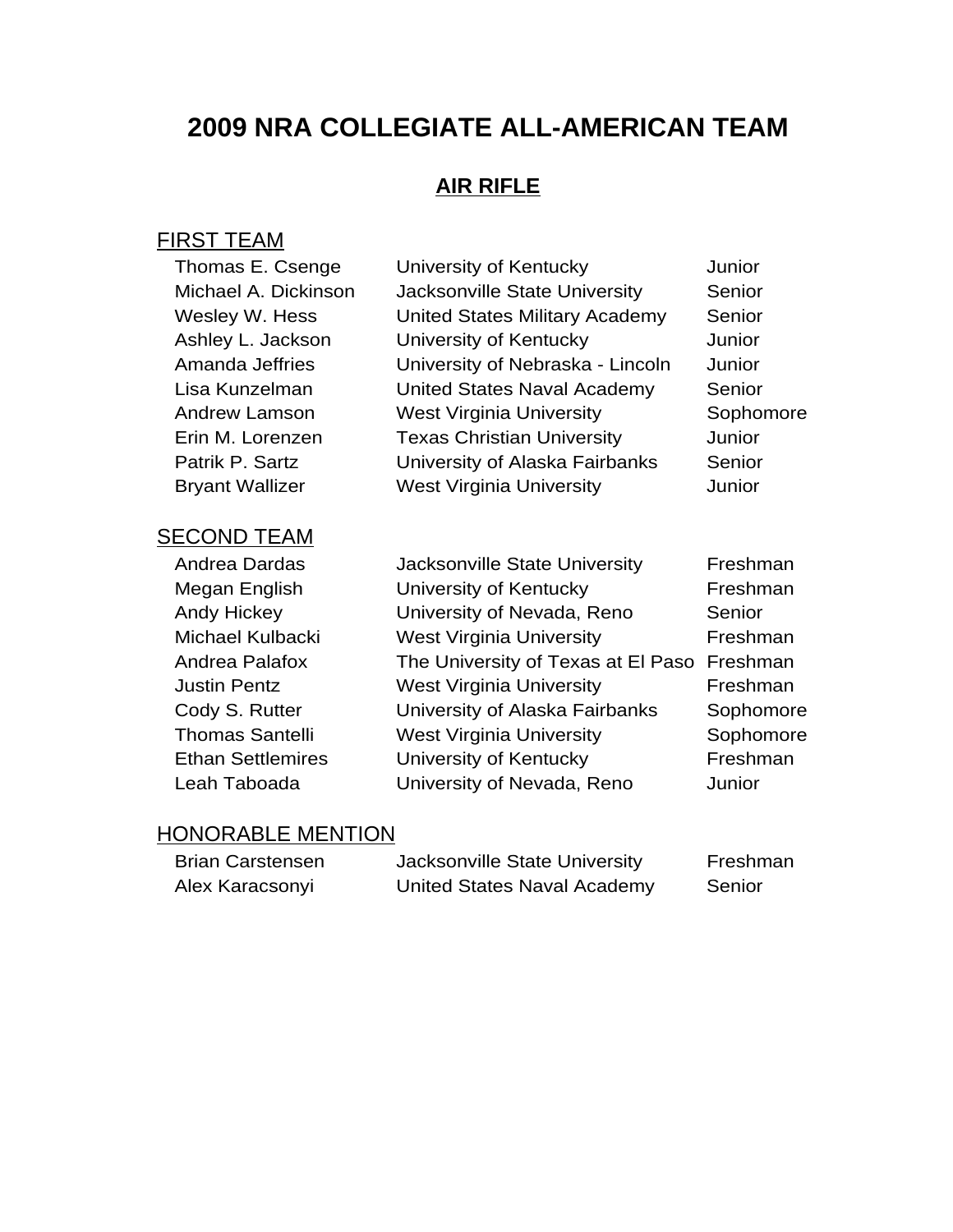## **2009 NRA COLLEGIATE SHOOTING COACHES RECOGNITION AWARDS**

#### **NRA DISTINGUISHED COLLEGE COACH**

**Capt. William Brubaker, USCG (Ret.)** - Pistol Coach - U.S. Coast Guard Academy **Curtis Burns** - Pistol Coach - Texas A&M University **Dr. Joel Sexton** - Pistol Coach - The Citadel

## **2009 NRA COLLEGIATE ALL-AMERICAN TEAM**

#### **Season Averages of Honorees**

| Smallbore Rifle - | First Team<br>Second Team               |                 | 582.07 - 577.29<br>577.25 - 574.85 |
|-------------------|-----------------------------------------|-----------------|------------------------------------|
|                   | <b>Honorable Mention</b>                | 574.73 - 574.09 |                                    |
| Air Rifle -       | First Team                              |                 | 590.52 - 585.75                    |
|                   | Second Team<br><b>Honorable Mention</b> | 585.73 - 583.17 | 583.08 - 582.92                    |